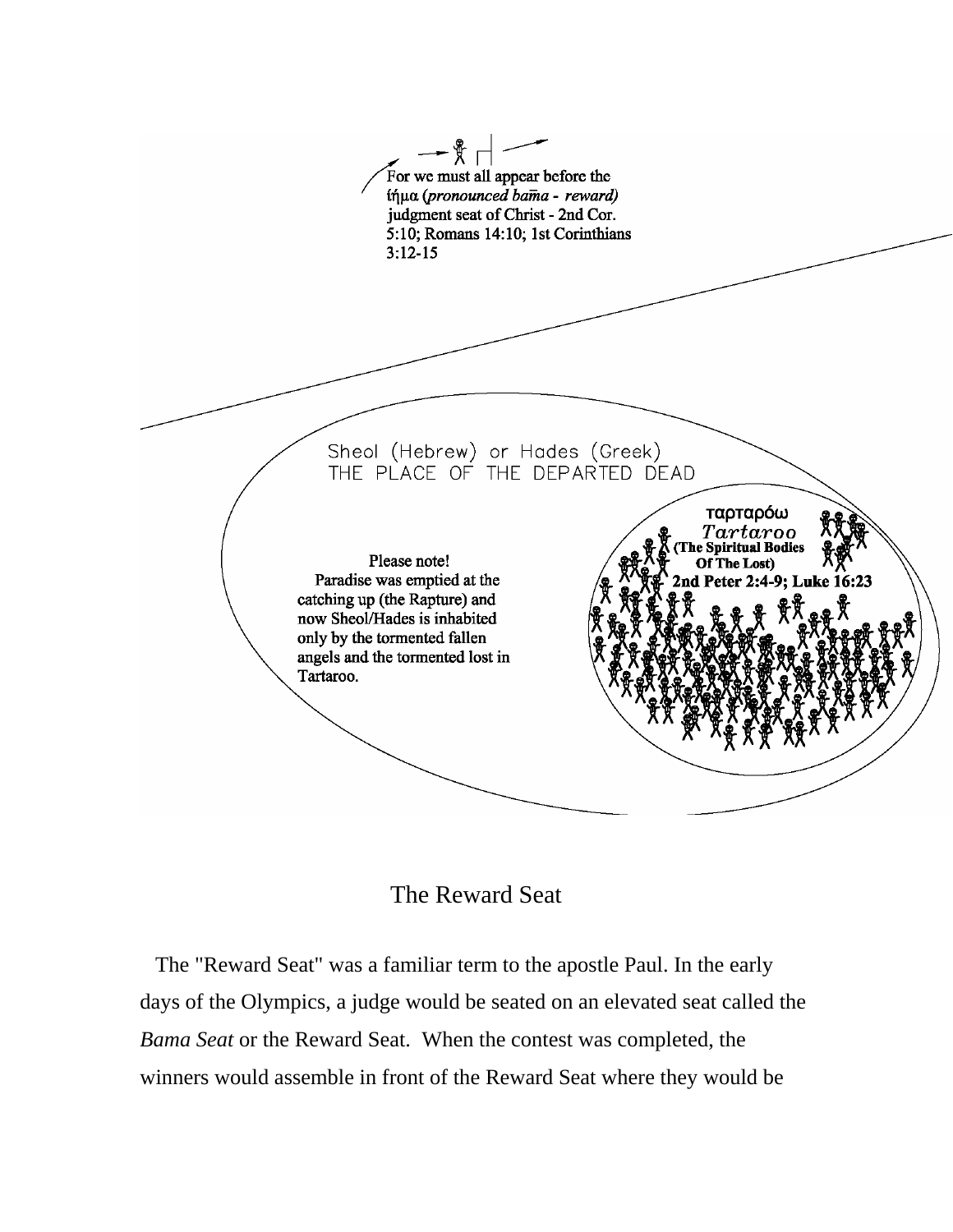recognized and where they would receive their crowns or rewards. The judge was not there to judge the character of the contestant. The judge was there to award the prizes.

 At the moment of the Rapture, all of the saved (both those who have died and those who are still alive) will be assembled before the Bama Seat in the Third Heaven. We will be told of the rewards we will enjoy through eternity. Everything that we have done since salvation has been recorded and our rewards will be based upon the life we have built and upon what we have done for Christ after salvation.

 *"10 By the grace God has given me, I laid a foundation as an expert builder, and someone else is building on it. But each one should be careful how he builds. 11 For no one can lay any foundation other than the one already laid, which is Jesus Christ. 12 If any man builds on this foundation using gold, silver, costly stones, wood, hay or straw, 13 his work will be shown for what it is, because the Day will bring it to light. It will be revealed with fire, and the fire will test the quality of each man's work. 14 If what he has built survives, he will receive his reward. 15 If it is burned up, he will suffer loss; he himself will be saved, but only as one escaping through the flames." 1st Corinthians 3:10-15* 

 *"24 Run in such a way as to get the prize. 25 Everyone who competes in the games goes into strict training. They do it to get a crown that will not last; but we do it to get a crown that will last forever." 1st Corinthians 9:24- 25*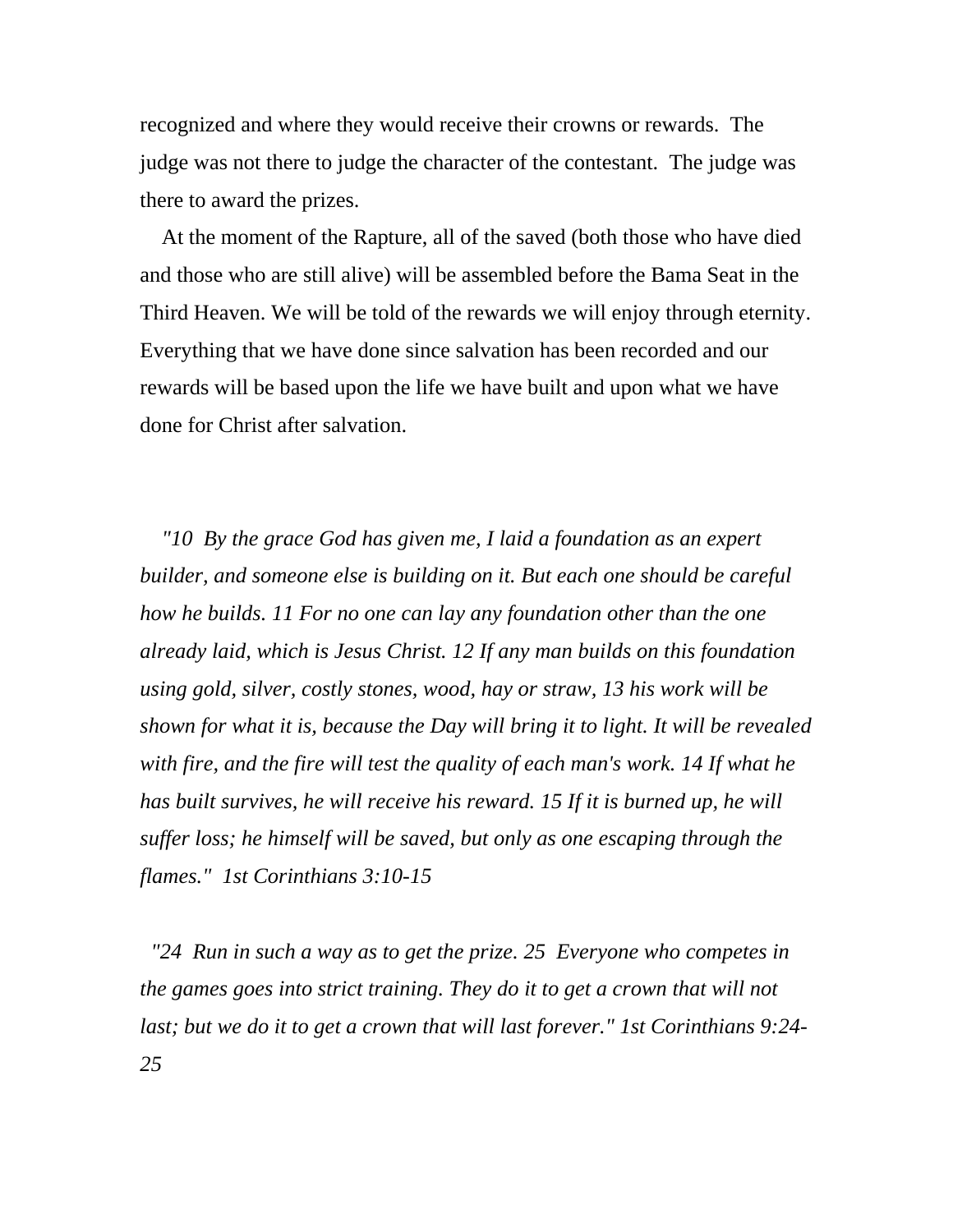*"10 For we will all stand before God's judgment seat. 11 It is written: "'as surely as I live,' says the Lord, 'every knee will bow before me; every tongue will confess to God. 12 So then, each of us will give an account of himself to God." Romans 14:10-12* 

 *"6 Therefore we are always confident and know that as long as we are at home in the body we are away from the Lord. 7 We live by faith, not by sight. 8 We are confident, I say, and would prefer to be away from the body and at home with the Lord. 9 So we make it our goal to please him, whether we are at home in the body or away from it. 10 For we must all appear before the judgment seat of Christ, that each one may receive what is due him for the things done while in the body, whether good or bad." 2nd Corinthians 5:6-10* 

 *"14 Yet it was good of you to share in my troubles. 15 Moreover, as you Philippians know, in the early days of your acquaintance with the gospel, when I set out from Macedonia, not one church shared with me in the matter of giving and receiving, except you only; 16 for even when I was in Thessalonica, you sent me aid again and again when I was in need. 17 Not that I am looking for a gift, but I am looking for what may be credited to your account." Philippians 4:14-17*

 *"19 Do not store up for yourselves treasures on earth, where moth and rust destroy, and where thieves break in and steal. 20 But store up for yourselves treasures in heaven, where moth and rust do not destroy, and where thieves do not break in and steal. 21 For where your treasure is, there your heart will be also." Matthew 6:19-21*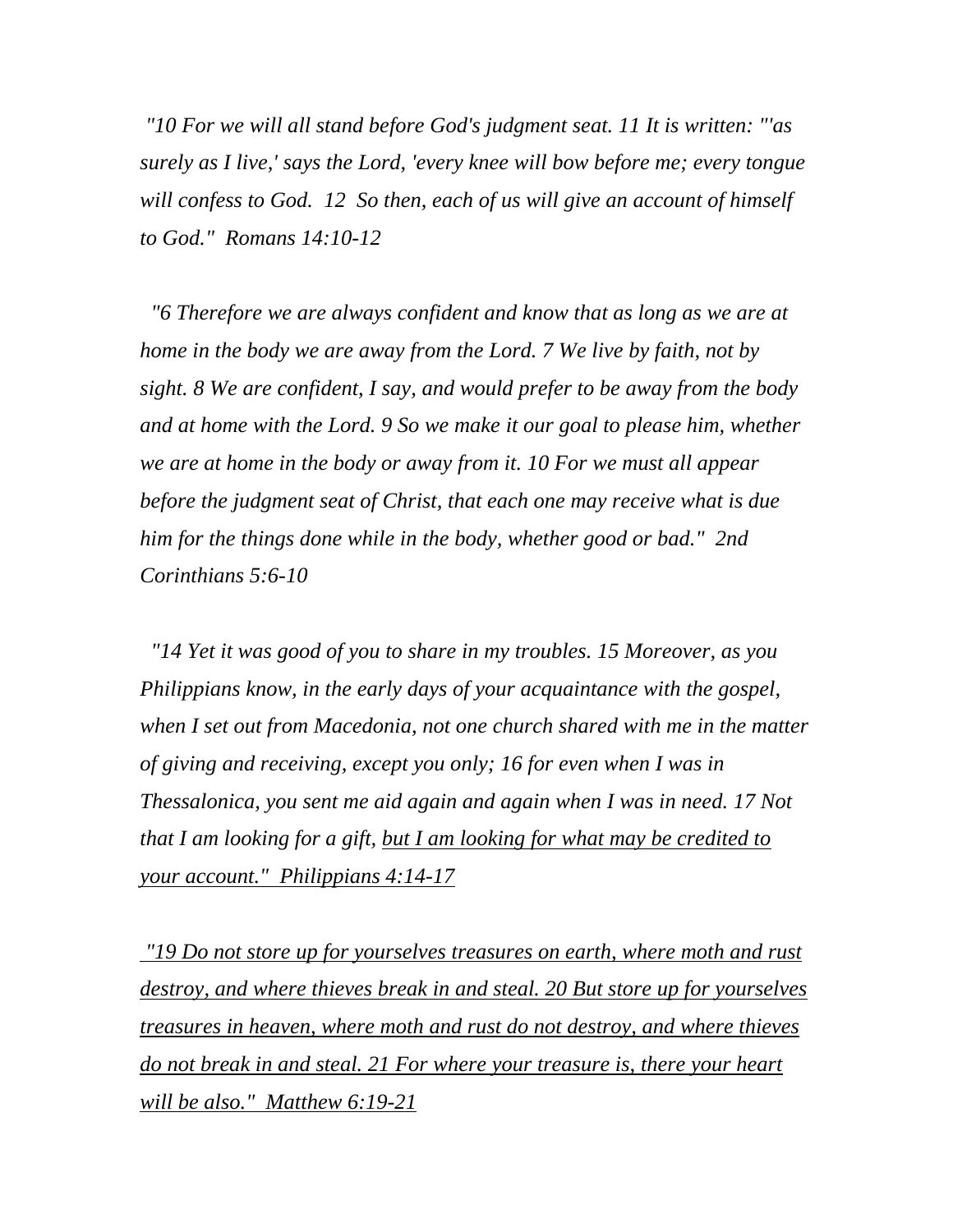*"12 Behold, I am coming soon! My reward is with me, and I will give to everyone according to what he has done. 13 I am the Alpha and the Omega, the First and the Last, the Beginning and the End." Revelation 22:12-13*

 *"16 Then those who feared the LORD talked with each other and the LORD listened and heard. A scroll of remembrance was written in his presence concerning those who feared the LORD and honored his name. 17 "They will be mine," says the LORD Almighty, "in the day when I make up my treasured possession. I will spare them, just as in compassion a man spares his son who serves him. 18 And you will again see the distinction between the righteous and the wicked, between those who serve God and those who do not." Malachi 3:16-18* 

 *"10 God is not unjust; he will not forget your work and the love you have shown him as you have helped his people and continue to help them." Hebrews 6:10* 

 *"8 Record my lament; list my tears on your scroll-are they not in your record?" Psalm 56:8* 

 *"8 Now there is in store for me the crown of righteousness, which the Lord, the righteous Judge, will award to me on that day-and not only to me, but also to all who have longed for his appearing." 2nd Timothy 4:8* 

 *"10 Do not be afraid of what you are about to suffer. I tell you, the devil will put some of you in prison to test you, and you will suffer persecution for*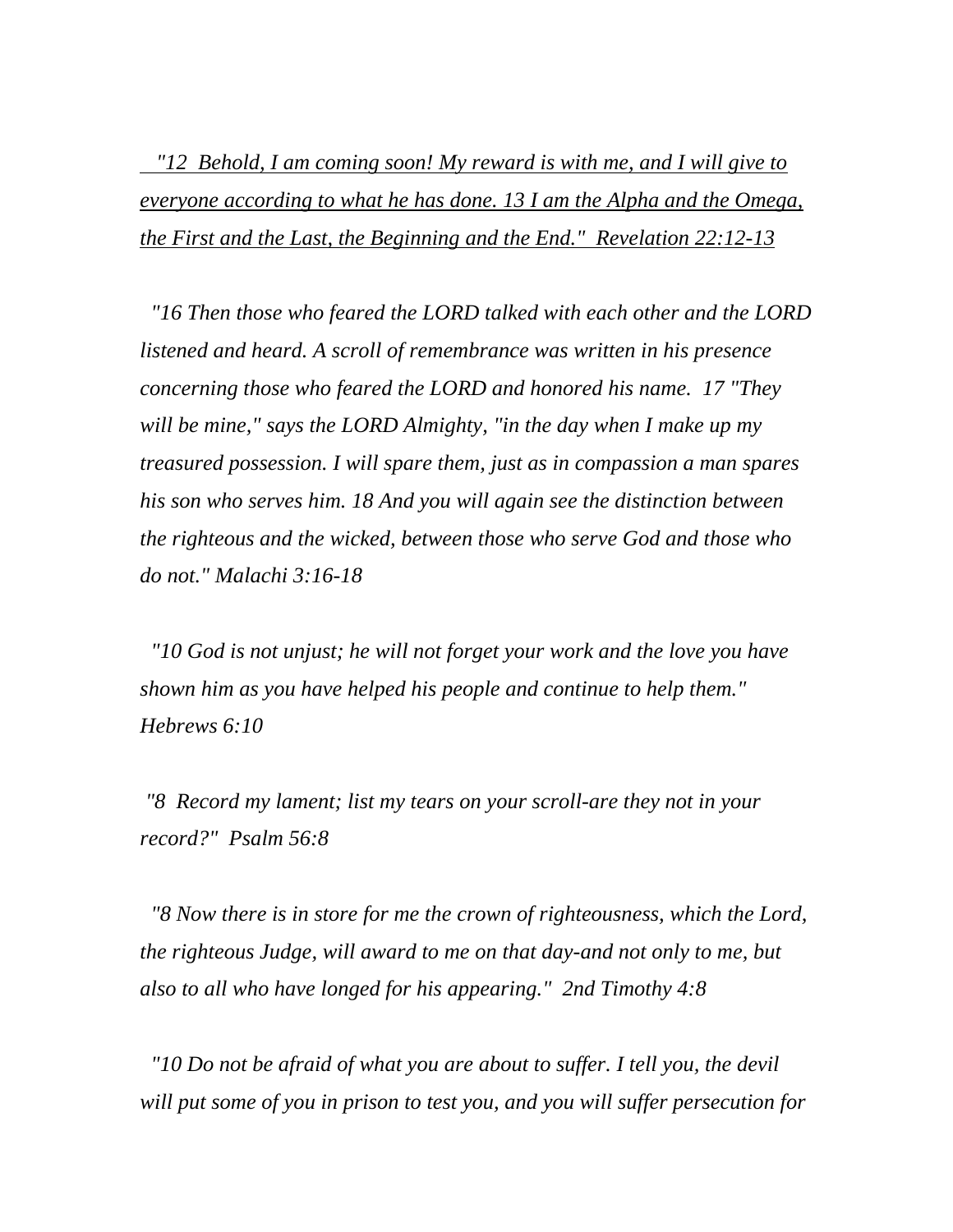*ten days. Be faithful, even to the point of death, and I will give you the crown of life." Revelation 2:10* 

 *" Then all the churches will know that I am he who searches hearts and minds, and I will repay each of you according to your deeds." Revelation 2:23* 

 *" 23 I am coming soon. Hold on to what you have, so that no one will take your crown." Revelation 3:23* 

 *"13 Nothing in all creation is hidden from God's sight. Everything is uncovered and laid bare before the eyes of him to whom we must give account." Hebrews 4:13* 

 *"9 And you, my son Solomon, acknowledge the God of your father, and serve him with wholehearted devotion and with a willing mind, for the LORD searches every heart and understands every motive behind the thoughts." 1 Chronicles 28:9* 

 *"4 The LORD is in his holy temple; the LORD is on his heavenly throne. He observes the sons of men; his eyes examine them. 5 The LORD examines the righteous, but the wicked and those who love violence his soul hates." Psalm 11:4-5* 

*"10 I the LORD search the heart and examine the mind, to reward a man according to his conduct, according to what his deeds deserve." Jeremiah 17:10 ;*